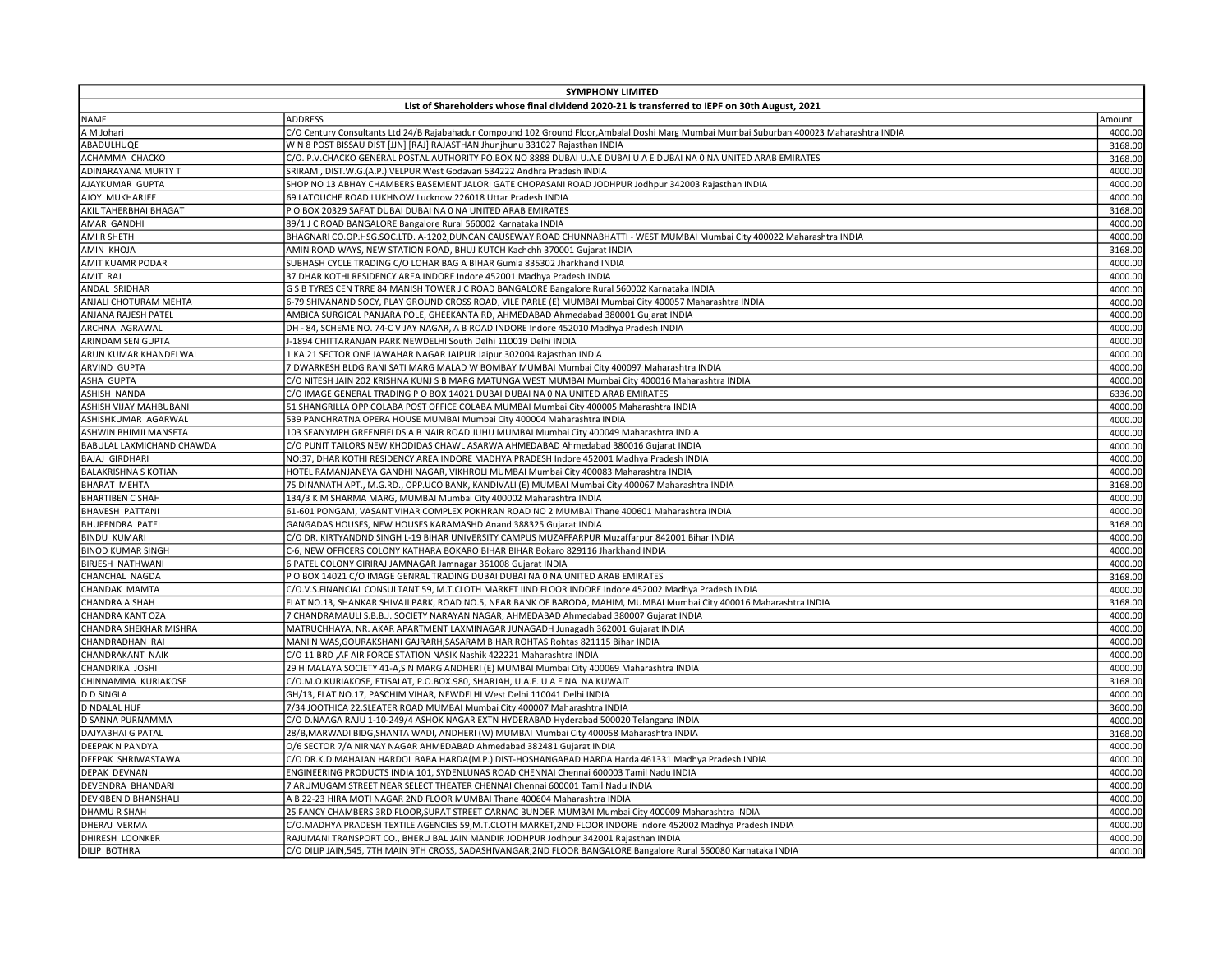| DINESH MAGANLALA DHANAK              | P.O.BOX 281, SHARJAH, U A E U A E NA NA UNITED ARAB EMIRATES                                                                           | 3168.00 |
|--------------------------------------|----------------------------------------------------------------------------------------------------------------------------------------|---------|
| <b>DINESH SHAH</b>                   | TRANS INDIA CAPITAL,6 BHOSALE HIGHTS,1195 F C ROAD PUNE Pune 411005 Maharashtra INDIA                                                  | 4000.00 |
| <b>JAIN LEENA</b>                    | C/O.MANOJ JAIN 907, ARCADIA NARIMAN POINT MUMBAI Raigad 400021 Maharashtra INDIA                                                       | 4000.00 |
| JAIN MANORAMA                        | C/O. MANOJ JAIN 907, ARCADIA NARIMAN POINT MUMBAI Raigad 400021 Maharashtra INDIA                                                      | 4000.00 |
| JAIN RAJNISH                         | C/O.V.S.FINANCIAL CONSULTANCY 59, M.T.CLOTH MARKET IIND FLOOR INDORE Indore 452002 Madhya Pradesh INDIA                                | 4000.0  |
| JAIRAM RAJANI                        | PLOTNO.90 WARD 2B, PO ADIPUR, KACHCHH GUJARAT ADIPUR Kachchh 370205 Gujarat INDIA                                                      | 4000.00 |
| <b>DIPTI T SHAH</b>                  | 22/3 SHREE NIKETAN CHOWPATTY BAND STAND MUMBAI Mumbai City 400006 Maharashtra INDIA                                                    | 4000.00 |
| <b>DROPATI DAVI</b>                  | VD-15-3B JANTA FLATS PITAM PURA NEWDELHI North West 110034 Delhi INDIA                                                                 | 4000.00 |
| FIDAHUSEN MOMIN                      | 2508 PARABDIS POLE, TAJPUR, JAMALPUR, AHMEDABAD Ahmedabad 380001 Gujarat INDIA                                                         | 3168.0  |
| <b>G RADHADEVI</b>                   | NO.117, 28TH CROSS, 12TH MAIN, BANASHANKARI II STAGE. BANGALORE Bangalore Rural 560070 Karnataka INDIA                                 | 4000.00 |
| <b>G VANAJASHI</b>                   | NO 716 10TH A MAIN ROAD 4TH BLOCK JAYANAGAR BANGALORE BANGALORE Bangalore Rural 560011 Karnataka INDIA                                 | 4000.00 |
| GADHABHAI MANSURI                    | 555 GIRDHARNAGAR SOCIETY SHAHIBAUG AHMEDABAD Ahmedabad 380004 Gujarat INDIA                                                            | 4000.0  |
| GARGI PARESH SHAH                    | C/O ACME INVESTMENT 301 JANKI CHAMBER MAHURAT POLE MANEKCHOWK AHMEDABAD Ahmedabad 380001 Gujarat INDIA                                 | 4000.00 |
| <b>GEORGE VARGHESE</b>               | 1-J, ORCHARD GREEN VILLAMENTS OFF INTERMEDIAT RING ROAD BANGLORE Bangalore Rural 560071 Karnataka INDIA                                | 4000.00 |
| GIRIJA NARAYANAN                     | 115 T V SWAMY ROAD WEST, R S PURAM COIMBATORE, TAMILNADU COIMBATORE Coimbatore 641002 Tamil Nadu INDIA                                 | 4000.00 |
| <b>GUPTA SHRINATH</b>                | HOUSE NO:379 INDRAPURI COLONY INDORE MADHYA PRADESH Indore 452001 Madhya Pradesh INDIA                                                 | 4000.0  |
| <b>GURMUKH K LULLA</b>               | C/6 SHYAMAL APPARTMENT NEAR RLY CROSS AWARD KUBER NAGAR AHMEDABAD Ahmedabad 382345 Gujarat INDIA                                       | 4000.00 |
| <b>GURUBACHAN SINGH</b>              | R B 20 PHASE I SECTOR 6 R K PURAM NEWDELHI South West Delhi 110022 Delhi INDIA                                                         | 4000.00 |
| <b>HP GIRJESWARA</b>                 | 772/4 59TH CROSS 5THH BLOCK RAJAJINAGAR BANGALORE Bangalore Rural 560010 Karnataka INDIA                                               | 4000.00 |
| <b>HARDIK A JAIN</b>                 | MAHAVIR METAL HOUSE 137 BORA BAZAR STREET FORT MUMBAI Mumbai City 400001 Maharashtra INDIA                                             | 4000.0  |
| HARI NARAIN GURTU                    | HARI NARAIN GURTU FLAT NO 4233, SECTOR-D-POCKET-4 VASANT KUNJ NEWDELHI South West Delhi 110070 Delhi INDIA                             | 4000.00 |
| HARICHARAN PRASAD                    | M/S DHANPAT RAM NACHAN ROAD BENACHITY DURGAPUR Bardhaman 713213 West Bengal INDIA                                                      | 4000.00 |
| <b>HARISH BHALLA</b>                 | MAEGABYTE SARAN CHAMBERS 5 PARK ROAD LUKHNOW Lucknow 226000 Uttar Pradesh INDIA                                                        | 4000.0  |
| <b>HARISH N GADHVI</b>               | 5/3 MINICIPAL STAFF QUARTER, B/H.LAL BUNGLOW, ELLISBRIDGE, AHMEDABAD Ahmedabad 380006 Gujarat INDIA                                    | 3168.00 |
| HARKABAI CHORDIYA                    | 1102A/2B SHIVAJI NAGAR PUNE Pune 411016 Maharashtra INDIA                                                                              | 4000.00 |
| HARSHAD AMBALAL PATEL                | 4-93 SATELITE CENTRE VASTRAPUR AHMEDABAD Ahmedabad 380015 Gujarat INDIA                                                                | 6400.00 |
|                                      |                                                                                                                                        | 3168.00 |
| HEMANT BALA JAIN<br>HIMANSHU RASTOGI | 4,RUSWI PARK, NEAR RANNA PARK, GHATLODIA, AHMEDABAD Ahmedabad 380061 Gujarat INDIA                                                     |         |
|                                      | C/O VIVEK RASTOGI 4-CIVIL LINES MEERUT Meerut 250001 Uttar Pradesh INDIA                                                               | 4000.00 |
| HIRA PRASAD                          | C/O VINOD KUMAR SINGH JAGDEO PATH BAILEY ROAD PATNA Patna 800019 Bihar INDIA                                                           | 4000.00 |
| HITAXI D MUJANI                      | KRISHNA 48 C AMAR SANG JATHIJI PLOT LEUVA PATEL BORDING ROAD RAJKOT Rajkot 360004 Gujarat INDIA                                        | 4000.00 |
| <b>HOSDURG RAMESH KAMATH</b>         | GANESH PRASAD ,NO.6,SBI COLONY 7 A MAIN, III BLOCK, KORAMANGALA BANGALORE Bangalore Rural 560034 Karnataka INDIA                       | 4000.0  |
| <b>KSUBBA RAYUDU</b>                 | NO. 20-57,FLOWER BAZAR PETA KARNOOL Kurnool 518001 Andhra Pradesh INDIA                                                                | 4000.00 |
| DILIP                                | 12, SIVAPRAKASAM ROAD PONDY BAZAAR, T. NAGAR, CHENNAI CHENNAI Chennai 600017 Tamil Nadu INDIA                                          | 4000.00 |
| P SHARMA                             | CENTRAL BANK OF INDIA RAMGANJ MANDI DIST KOTA RAJASTHAN Kota 326519 Rajasthan INDIA                                                    | 4000.00 |
| JAGDISH PIPARIA                      | 222-JK 2ND FLOOR, DR.VIEGAS STREET, CAVEL X LANE NO.10, MUMBAI Mumbai City 400002 Maharashtra INDIA                                    | 4000.0  |
| JAIN GYAIN                           | C/O.RAJENDRA JAIN 202, KRISHNA KUNJ S.B.MARG MATUNGA WEST MUMBAI Mumbai City 400016 Maharashtra INDIA                                  | 4000.0  |
| JAIN LAXMI                           | C/O.V.S.FINANCIAL CONSULTANCY 59, M.T.CLOTH MARKET IIND FLOOR INDORE Indore 452002 Madhya Pradesh INDIA                                | 4000.00 |
| <b>JANARDAN G RAUT</b>               | E.G.P.C. EMOJET 9400 DUBAI-U A E DUBAI U A E NA 0 NA UNITED ARAB EMIRATES                                                              | 3168.0  |
| JASHWANT J SHAH                      | GOLDMINE HOUSE 4 NIRANJAN NIRAKAR SOCIETY NEAR SHREYAS RLY. CROSSING AHMEDABAD Ahmedabad 380007 Gujarat INDIA                          | 44352.0 |
| JASVEEN SACHDEV                      | HOUSE NO 6 SECTOR 4 RANJIT AVENUE AMRITSAR Amritsar 143001 Punjab INDIA                                                                | 4000.00 |
| JAYANT PARSOOBHAI GADA               | 5/446,GHANSHYAM BAUG, SHARADDHANAND ROAD, KINGSCIRCLE MUMBAI Mumbai City 400019 Maharashtra INDIA                                      | 4000.00 |
| JAYESHREE SHAH                       | 7, USHA MANDIR 38 NATHPAI NAGAR GHATKOPAR(E) MUMBAI Mumbai City 400077 Maharashtra INDIA                                               | 4000.00 |
| JEEVAN GARG                          | M/S ARJAN DASS GHANSHAM DASS MALOUT Muktsar 152107 Punjab INDIA                                                                        | 4000.00 |
| JIGNA C MEHTA                        | 303, VORA CASTLE, OPP. BOBBY SHOPPING CENTRE, JN. OF M. G. ROAD & LINKING RD KANDIWALI (W) MUMBAI Mumbai City 400067 Maharashtra INDIA | 4000.00 |
| <b>JITU S JAIN</b>                   | MAHAVIR METAL HOUSE 137 BORA BAZAR STREET FORT MUMBAI Mumbai City 400001 Maharashtra INDIA                                             | 4000.00 |
| JOSHI C N                            | 29 HIMALAYA SOCIETY 41-A,S N MARG ANDHERI (E) MUMBAI Mumbai City 400069 Maharashtra INDIA                                              | 4000.0  |
| OSHI P C                             | 29 HIMALAYA SOCIETY 41-A,S N MARG ANDHERI (E) MUMBAI Mumbai City 400069 Maharashtra INDIA                                              | 4000.00 |
| IOSHI V H                            | 29 HIMALAYA SOCIETY 41-A,S N MARG ANDHERI (E) MUMBAI Mumbai City 400069 Maharashtra INDIA                                              | 4000.0  |
| <b>HIAL ITOYI</b>                    | 89/1 J C ROAD BANGALORE Bangalore Rural 560002 Karnataka INDIA                                                                         | 4000.00 |
| MITRAPRIYA                           | C/O V NAGESH 1307 DALAMAL TOWER 13TH FLOOR B WING, NARIMANPOINT MUMBAI Raigad 400021 Maharashtra INDIA                                 | 4000.00 |
| ( MOHANAN                            | BLOCK CZA, POCKET - 16 FLAT 92, JANAK PURI NEWDELHI West Delhi 110058 Delhi INDIA                                                      | 3200.00 |
| MOHANAN                              | BLOCK C 2 A POCKET-16 FLAT 92 JANAKPURI NEWDELHI West Delhi 110058 Delhi INDIA                                                         | 3200.00 |
| (P PRABHAKARAN                       | 95/H MES COLONY KONANA AGRARA HAL BANGALORE Bangalore Rural 560017 Karnataka INDIA                                                     | 4000.0  |
| <b>SGOPALKRISHNA</b>                 | SHRI SHAKAMBARI, SHANKAR MATH RD. YALAKKI SHETTER COLONY, DHARWAD Dharwad 580004 Karnataka INDIA                                       | 4000.00 |
| KALPESH M MEHTA                      | 5/1031 RAMNATH MAHADEV NI SERI, HARIPURA, GAZZAR FALIYA, SURAT Surat 395003 Gujarat INDIA                                              | 4000.00 |
| AMAL MATAI                           | 13/1043, MALVIYA NAGAR JAIPUR Jaipur 302017 Rajasthan INDIA                                                                            | 4000.00 |
| <b>KAMLESH KUMAR GUPTA</b>           | 104, M G D MARKET JAIPUR Jaipur 302002 Rajasthan INDIA                                                                                 | 4000.00 |
| KANCHAN SATIJA                       | H.NO.6, POCKET-G-26 SECTOR 3 ROHINI NEWDELHI North West 110085 Delhi INDIA                                                             | 4000.00 |
| KARTIK                               | C-10, BHAVNA TENAMENTS, BEREGE ROAD, PALDI AHMEDABAD Ahmedabad 380007 Gujarat INDIA                                                    | 4000.00 |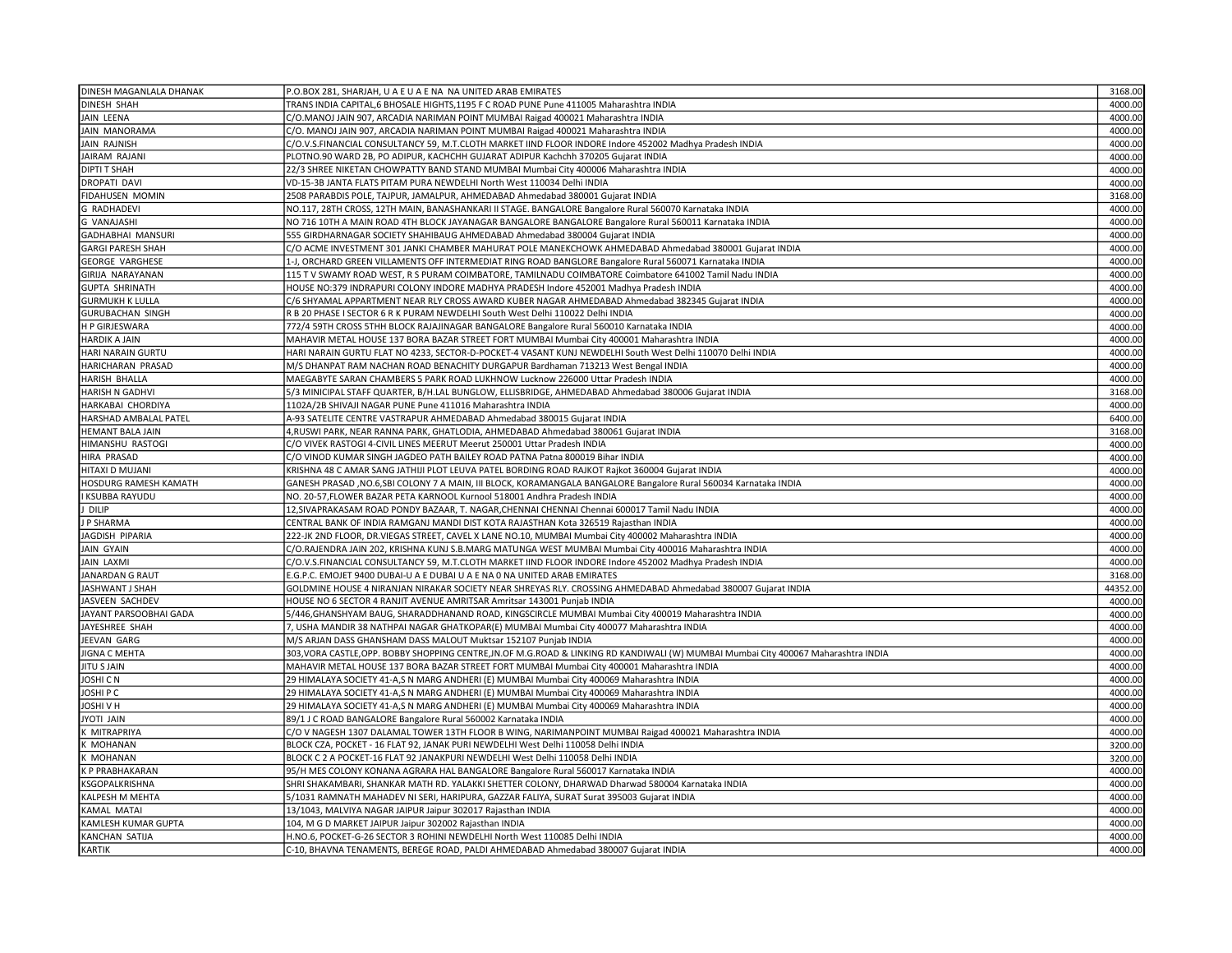| KAVITHA S                           | C/O MR. R SHRIRAM, TDICI LIMITED IV FLOOR,RAHEJA PLAZA,17 COMMISSAR- IAT ROAD,D SOUZA CIRCLE,BANGALORE BANGALORE Bangalore Rural 560025 Karnataka INDIA                                               | 4000.00            |
|-------------------------------------|-------------------------------------------------------------------------------------------------------------------------------------------------------------------------------------------------------|--------------------|
| KINJU JOBALIA                       | PARVATI NIVAS, PAI NAGAR, BLOCK NO.15, BORIVALI (W) MUMBAI Mumbai City 400092 Maharashtra INDIA                                                                                                       | 4000.00            |
| KIRANBALA JAIN                      | C/O.MANOJ JAIN 907,ARCADIA NARIMAN POINT. MUMBAI Raigad 400021 Maharashtra INDIA                                                                                                                      | 4000.00            |
| <b>KISHOR KESHAV PATIL</b>          | 467/7A/19 B/H JANATA SAHAKARI BANK SADAR BAZAR SATARA SATARA Satara 415001 Maharashtra INDIA                                                                                                          | 4000.00            |
| KISHORE S WAGHMARE                  | C/O ICICI LIMITED SCINDIA HOUSE BALLORD PIER, MUMBAI Mumbai Suburban 400038 Maharashtra INDIA                                                                                                         | 4000.00            |
| KONNOLA IQBAL                       | BANK OF INDIA, BOMBAY NRI BARANCH, 2ND FLOOR, MITTAL TOWER, C WING, NARIMAN P MUMBAI Mumbai City 400011 Maharashtra INDIA                                                                             | 3168.00            |
| KULBIR SINGH KOHLI                  | H-30, RAJOURI GARDEN, NEW DELHI, NEW DELHI West Delhi 110027 Delhi INDIA                                                                                                                              | 12672.00           |
| KUMAR LODAYA                        | F/502, SAIDHAM, P. K. ROAD (EXTN) MULUND (W) MUMBAI Mumbai City 400080 Maharashtra INDIA                                                                                                              | 4000.00            |
| KUNDENBEN SHAH                      | C/O DORABJEE & CO 1-B MOLIDENA ROAD PUNE Pune 411001 Maharashtra INDIA                                                                                                                                | 4000.00            |
| KUSUM AGARWALLA                     | 63, RADHA BAZAR STREET 1ST FLOOR, CALCUTTA Kolkata 700001 West Bengal INDIA                                                                                                                           | 4000.00            |
| LAIQ AHMAD KHAN                     | LECTURAR IN MATHEMATICS GOVT. POST - GRADUATE COLLEGE NARNAUL Mahendragarh 123001 Haryana INDIA                                                                                                       | 4000.00            |
| LALIBEN JAWANMAL PUROHIT            | 13 NEW KHOODIDAS S CHAWL ASARWA AHMEDABAD Ahmedabad 380016 Gujarat INDIA                                                                                                                              | 4000.00            |
| LALITA CHOUDHARY                    | 68 D HIRAN MAGRI SECTOR-9 UDAIPUR Udaipur 313001 Rajasthan INDIA                                                                                                                                      | 4000.00            |
| LALITHA SWAMINATHAN                 | J-214 RESERVE BANK OF INDIA STAFF QRS, S.T.ROAD, CHEMBUR MUMBAI Mumbai City 400071 Maharashtra INDIA                                                                                                  | 3168.00            |
| LIPIKA MITRA                        | BISHNUPUR HOUSING ESTATE FLAT B-4/5, P O BISHNUPUR DT. BANKURA(WB) BANKURA Bankura 722122 West Bengal INDIA                                                                                           | 4000.00            |
| LT GLDS SANDHU                      | C/O SH NIRMAL SINGH DHILLON HOUSE NO. XX B-1307, KRISHNA NAGAR CIVIL LINES, LUDHIANA Ludhiana 141001 Punjab INDIA                                                                                     | 4000.00            |
| M K JAIN                            | 152 M S KOIL STREET ROYAPURAM CHENNAI Chennai 600013 Tamil Nadu INDIA                                                                                                                                 | 4000.00            |
| MADHAUBHAI NAND DESAI               | VALLABHBHAI PATEL ROAD, SWEEKAR BLDG, 2ND FLR., BLK-7, VILE PARLE (W) MUMBAI Mumbai City 400056 Maharashtra INDIA                                                                                     | 4000.00            |
| MADHAVDAS GOKULDAS PAREKH           | GULAB GODAWARI CO.OP.HSG.SOCIETY COLLEGE ROAD NASHIK Nashik 422005 Maharashtra INDIA                                                                                                                  | 4000.00            |
| MADHAVJI TBHINDI                    | 2/20 MOTI PACHAN M.G.ROAD MULUND (W) MUMBAI Mumbai City 400030 Maharashtra INDIA                                                                                                                      | 4000.00            |
| MAHAJAN HARIKISHAN TWO              | HOUSE NO:379 INDRAPURI COLONY INDORE MADHYA PRADESH Indore 452001 Madhya Pradesh INDIA                                                                                                                | 4000.00            |
| MAHAJAN KRISHAN                     | H NO 24/379 INDRAPURI COLONY INDORE Indore 452001 Madhya Pradesh INDIA                                                                                                                                | 4000.00            |
| MAHENDER PAL                        | MAHENDER PAL J-11, PATEL NAGAR - I GHAZIABAD Ghaziabad 201001 Uttar Pradesh INDIA                                                                                                                     | 4000.00            |
| MAHENDRA AMBALAL PARIKH             | 9, KALADARSHAN FLAT, 1ST FLOOR, SARDARGANJ ROAD, PATAN N GUJ Patan 384265 Gujarat INDIA                                                                                                               | 4000.00            |
| MAHENDRA KUMAR JAIN                 |                                                                                                                                                                                                       | 4000.00            |
|                                     | SAMIR MAL COMPOUND P R MARG RAJASTHAN AJMER Ajmer 305001 Rajasthan INDIA<br>71 RADHA KRISHNA PARK OPP AKOTA GARDEN PRODUCTIVITY ROAD VADODARA Vadodara 390020 Gujarat INDIA                           | 4000.00            |
| MAHESH AGGARWAL<br>MAHESH PATEL     | 129 SECTOR 4 OSLO SOCIETY KUTCH GANDHIDHAM Kachchh 370201 Gujarat INDIA                                                                                                                               | 4000.00            |
| MAHIPAL JAIN                        | STATE BANK OF INDIA MAIN BRANCH MORADABAD Moradabad 244001 Uttar Pradesh INDIA                                                                                                                        | 4000.00            |
|                                     |                                                                                                                                                                                                       | 4000.00            |
| MANEK GOYAL                         | RAMNIWAS & CO 88 SANT SAVATA MARG BYCULLA MUMBAI Mumbai City 400010 Maharashtra INDIA<br>IT CORPORATION 64, GODOWN ST. CHENNAI Chennai 600001 Tamil Nadu INDIA                                        | 4000.00            |
| MANGIRAM SARDA                      |                                                                                                                                                                                                       | 4000.00            |
| MANISH SRIVASTAVA<br>MANISHA PARIKH | C/O DR. SANJAY KUMAR SRIVASTAVA ANUPAM NAGAR, G F Z SAYA APARTMENT GWALIOR Gwalior 474011 Madhya Pradesh INDIA<br>401/3 CHANDRA COLONY, C.G ROAD., AHMEDABAD AHMEDABAD Ahmedabad 380006 Gujarat INDIA | 4000.00            |
| MANJU SAHAY                         | C/O SRI L K SAHAY, EDWARD HOUSE, HARI JI KA HATA ARA BIHAR Bhojpur 802301 Bihar INDIA                                                                                                                 |                    |
| MANOJ AGARWAL                       | 145-C, TYPE-B, BHEL COLONY SECTOR-17, NOIDA NOIDA(UP) GHAZIABAD Gautam Buddha Nagar 201301 Uttar Pradesh INDIA                                                                                        | 4000.00<br>4000.00 |
| MANOJ KISHORE NARAYAN               | C/O MR. B.K.NARAYAN HESAG,ROAD NO.2,VIKAS NAGAR RANCHI Ranchi 834003 Jharkhand INDIA                                                                                                                  | 4000.00            |
| MANOJ SUREKHA                       | MOHANLAL KHUSHAL SOLANKI 848,HABIB MANSION SHED NO.14/B B.J.MARG BHYCALLA MUMBAI Mumbai City 400011 Maharashtra INDIA                                                                                 | 4000.00            |
| MANORAM SURYAKANT MULAY             | VALLABHBHAI ROAD, SWEEKAR BLDG, 2ND FLR, BLK-7, VILE PARLE (W) MUMBAI Mumbai City 400056 Maharashtra INDIA                                                                                            | 4000.00            |
| MANUR VENKATESH PAI                 | POBOX U A E DUBAI U A E DUBAI NA 0 NA UNITED ARAB EMIRATES                                                                                                                                            |                    |
|                                     |                                                                                                                                                                                                       | 3168.00            |
| MAYURI MEHTA                        | 1, BHAGWATI PARK SOCIETY OPP KRISHNA APPARTMENT MANINAGAR AHMEDABAD Ahmedabad 380008 Gujarat INDIA                                                                                                    | 4000.00            |
| MEDHA PRAKASH BHAVE                 | C-34, HYDRABAD ESTATE, NEREAN SEA ROAD, MUMBAI Mumbai Suburban 400036 Maharashtra INDIA                                                                                                               | 4000.00            |
| <b>MEENA BANSAL</b>                 | 1/D-80 EKATMTA NAGAR NEAR JAIN TEMPLE JBNAGAR, ANDHERI (E) MUMBAI Mumbai City 400059 Maharashtra INDIA                                                                                                | 4000.00            |
| MEENA DEVI                          | D-729 SARASWATI VIHAR NEWDELHI North West 110034 Delhi INDIA                                                                                                                                          | 4000.00            |
| MICHAEL PEREIRA                     | C/O SUMITRA PEREIRA COMPUTER CENTER PO BOX 9758 AHMADI 61008 KUWAIT KUWAIT NA 0 NA KUWAIT                                                                                                             | 3168.00            |
| MILIND R SHAH                       | 1202, SIDHI VINAYAK TOWERS VIRNDAVAN CHOWK CHUNABHATTI, SION MUMBAI Mumbai City 400022 Maharashtra INDIA                                                                                              | 4000.00            |
| MINESH DAVE                         | C/o. YOGESH A DAVE F-9, VRAJ VIHAR SOCIETY OPP.AIR PORT, HARNI ROAD VADODARA Vadodara 390022 Gujarat INDIA                                                                                            | 3168.00            |
| MITESH VINOD SHAH                   | 47 PREMRAS SOCIETY NEAR SABAR HOTEL KHANPUR AHMEDABAD Ahmedabad 380001 Gujarat INDIA                                                                                                                  | 4000.00            |
| MOHANLAL LOONKER                    | RAJUMANI TRANSPORT CO., BHERU BAL JAIN MANDIR JODHPUR Jodhpur 342001 Rajasthan INDIA                                                                                                                  | 4000.00            |
| MOHD ABDUL KHADEER                  | ABB ELECTRICAL INDUSTRISE LTD P O BOX 8796 SAUDI ARABIA RIYADH SAUDI ARABIA NA 0 NA SAUDI ARABIA                                                                                                      | 3168.00            |
| <b>MONIKA R SHAH</b>                | 25, FANCY CHEMBERS 3RD FLOOR SURAT STREET CARNAC BUNDER MUMBAI Mumbai City 400009 Maharashtra INDIA                                                                                                   | 4000.00            |
| MRUDULA J SHAH                      | GOLDMINE HOUSE 4 NIRANJAN NIRAKAR SOCIETY NEAR SHREYAS RLY. CROSSING AHMEDABAD Ahmedabad 380007 Gujarat INDIA                                                                                         | 47520.00           |
| MUKUND CHANDRA SHAH                 | 14/15, VIVEKANAND ROAD DURGAPUR Bardhaman 713204 West Bengal INDIA                                                                                                                                    | 3200.00            |
| MUKUND CHANDRA SHAH                 | 14/15 VIVEKANAND ROAD DURGAPUR Bardhaman 713204 West Bengal INDIA                                                                                                                                     | 3200.00            |
| N N SREENIVASULU                    | ALCAZAR, FLAT NO 303, 3RD FLOOR, 11/1 INFANTRY ROAD CROSS BANGALORE Bangalore Rural 560001 Karnataka INDIA                                                                                            | 4000.00            |
| N RDALAL HUF                        | 7/34 JOOTHICA 22 SLEATER ROAD MUMBAI Mumbai City 400007 Maharashtra INDIA                                                                                                                             | 3600.00            |
| N SUBRAMANIAM                       | 9 ENGINE BEEDI BUILDING THILLAINAGAR TIRUCHIRAPALLI TIRUCHIRAPALLI Tiruchirapalli 620018 Tamil Nadu INDIA                                                                                             | 4000.00            |
| N VENKAT RAMAN                      | 750 4TH MAIN 4TH BLOCK RAJAJINAGAR BANGALORE Bangalore Rural 560010 Karnataka INDIA                                                                                                                   | 4000.00            |
| NAGENDRA CHOUDHARY                  | 124, MOHAMMADPUR VILLAGE R.K PURAM (MAIN) SOUTH WEST DELHI South West Delhi 110066 Delhi INDIA                                                                                                        | 4000.00            |
| NAGESWARA RAO CHINTALA              | COFFEE INSPECTOR CHURCH ROAD SARADA NAGAR NARASIPATNAM Vishakhapatnam 531116 Andhra Pradesh INDIA                                                                                                     | 4000.00            |
| NANDAKUMARAN DRU NAIR               | DEPT OF PHYSIOTHERAPY KING FAISAL HOSPITAL PB 2275 TAF, KSA PB 2275 TAF KSA NA 0 NA SAUDI ARABIA                                                                                                      | 3168.00            |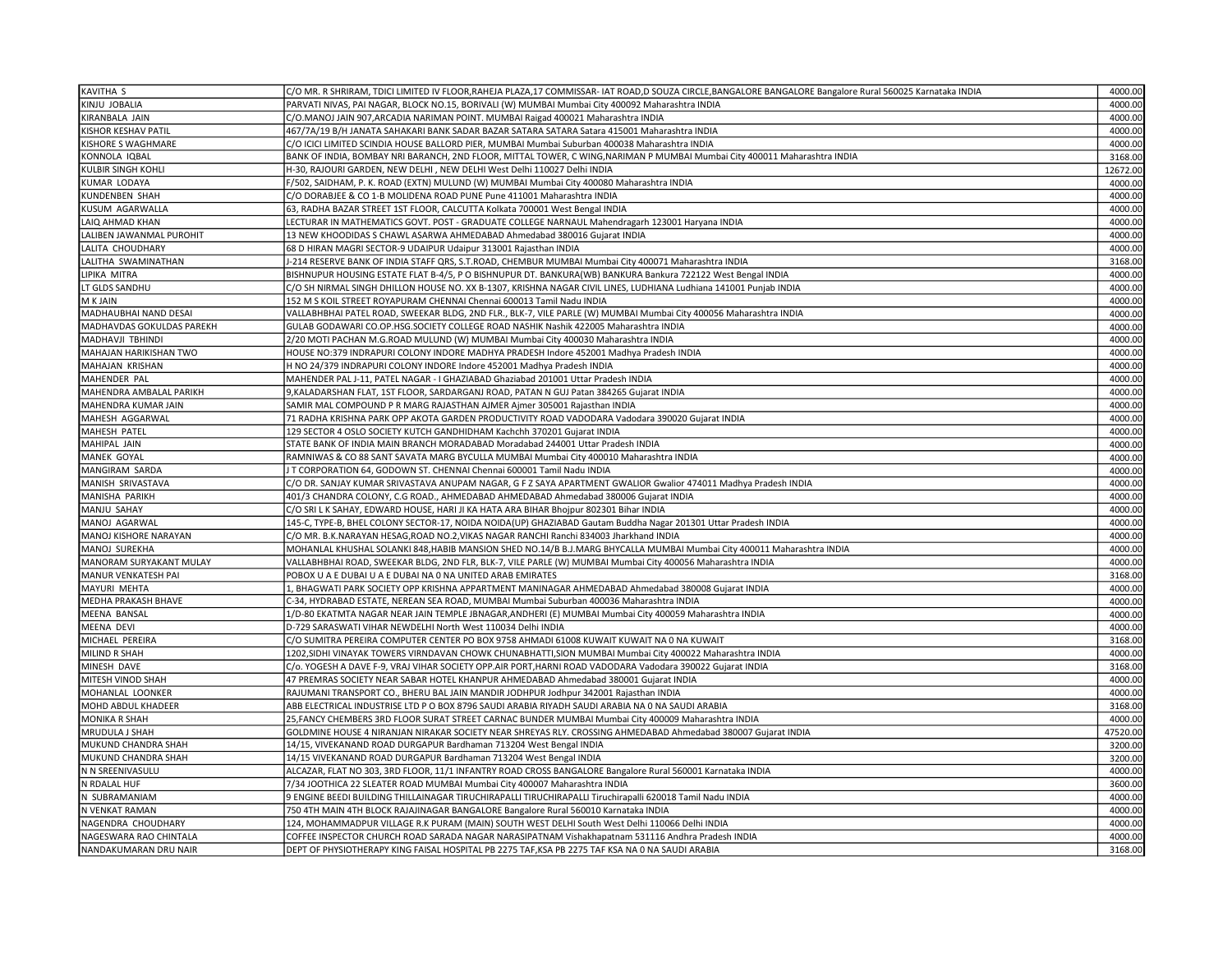| NANDITA RANI              | B - 1350 INDIRA NAGAR LUKHNOW Lucknow 226016 Uttar Pradesh INDIA                                                                           | 4000.00  |
|---------------------------|--------------------------------------------------------------------------------------------------------------------------------------------|----------|
| NARESH BHAN               | 44 ANAND VIHAR PITAMPURA NEWDELHI North West 110034 Delhi INDIA                                                                            | 4000.00  |
| NARESH KUMAR GOYAL        | 3/1 KALKA JI EXTENSION NEWDELHI South Delhi 110019 Delhi INDIA                                                                             | 4000.00  |
| NARNEDRA MEHTA            | 12 STAR SHOPPING CENTRE 1ST FLOOR 20 NEW JAGNATH RAJKOT Rajkot 360001 Gujarat INDIA                                                        | 4000.00  |
| NAROTAM KOCHAR            | 337/189 PRITAMNAGAR-2 SHAHIBAUG AHMEDABAD Ahmedabad 380004 Gujarat INDIA                                                                   | 4000.00  |
| <b>NARYANDAS H BOOB</b>   | C/O MAHESHWARI INVESTMENTS SERVICES AU-50,FIRST FLOOR SATIDAM MARKET AMRAVATI Amravati 444601 Maharashtra INDIA                            | 4000.00  |
| NAVEEN CHOPRA             | C/O NEERAJ & CO GRAINS MARKET SULTANPURA , DIST:-KAPURTHALA LODHI Kapurthala 144626 Punjab INDIA                                           | 6400.00  |
| NAVNITA PATANGAY          | SHAREPRO SER.(I) PVT LTD. 416, DEVNANDAN MALL OPP.SANYAS ASHRAM,ELLISBRIDGE AHMEDABAD Ahmedabad 380006 Gujarat INDIA                       | 4000.00  |
| NEERAJ SHARMA KUMAR       | C/O.MRS SUREKHA Y GOHIL BLDG NO 3/FLAT NO 54,SECTOR 7, ANTOP HILL, MUMBAI Mumbai City 400037 Maharashtra INDIA                             | 3168.00  |
| NIPUL JITENDRAKUMAR SHAH  | 15 SATYAVADI SOCIETY NEAR BANK OF BARODA USMANPURA AHMEDABAD Ahmedabad 380013 Gujarat INDIA                                                | 4000.00  |
| NIRAJ KUMAR               | -1303 RATNAGIRI APARTMENTS, KAUSHAMBI, GAZIABAD UP GAZIABAD Ghaziabad 201010 Uttar Pradesh INDIA                                           | 4000.00  |
| <b>NISHISH R SHORRFF</b>  | 25,FANCY CHAMBERS 3RD FLOOR,SURAT STREET CARNAC BUNDAR MUMBAI Mumbai City 400009 Maharashtra INDIA                                         | 4000.00  |
| OM PARKASH GULERIA        | ROOPKOSH NEXT D-57, SAINIK COLONY, BYPASS, JAMMU TAWI Jammu 180011 Jammu And Kashmir INDIA                                                 | 3168.00  |
| P KONDAL REDDY            | 6-3-39/A/2 PREM NAGAR KHAIRATABAD HYDERABAD Hyderabad 500004 Telangana INDIA                                                               | 4000.00  |
| P S ALAHARSAMY            | 18 B AZAD STREET GANDHI NAGAR TAMIL NADU MADURAI Madurai 625020 Tamil Nadu INDIA                                                           | 4000.00  |
| PANKAJ SURATWALA          | 158/60,NARAYAN DHURU STREET HAJI BULIODING.3RD FLOOR ROOM NO.11 MUMBAI Mumbai City 400008 Maharashtra INDIA                                | 4000.00  |
| PARAMJIT KAUR CHUGH       | THIRD, F-3, GROUND FLOOR, LAJPAT NAGAR, NEWDELHI South Delhi 110024 Delhi INDIA                                                            | 4000.00  |
| PARTHA BHATTACHARYA       | B C SEN ROAD, NOETH TARAPUKUR WEST OF LALKUTHIR, P.O. AGARPARA DT. 24, PARAGANAS(N) WEST BENGAL North 24 Parganas 743177 West Bengal INDIA | 4000.00  |
|                           |                                                                                                                                            | 4000.00  |
| PARTHASARATHY V           | NO-9 19TH STREET THILLAI GANGANAGAR CHENNAI Kanchipuram 600061 Tamil Nadu INDIA                                                            |          |
| PATEL NATHUBHAI           | NO:37, DHAR KOTHI RESIDENCY AREA INDORE MADHYA PRADESH Indore 452001 Madhya Pradesh INDIA                                                  | 4000.00  |
| PIYUSH N JOSHI            | C/O J P SHAH B-6,202 KAMALA NAGER, M.G.RD, KANDIVALI (W) MUMBAI Mumbai City 400067 Maharashtra INDIA                                       | 3168.00  |
| PLAMOTTIL VARGHESE CHACKO | GENERAL POSTAL AUTHORITY PO.BOX NO 8888 DUBAI U.A.E DUBAI U A E DUBAI NA 0 NA UNITED ARAB EMIRATES                                         | 3168.00  |
| PRADEEP V PAREKH          | C/O HIMMATLAL MANORDAS METAL MERCHANT TAJNA PETH AKOLA Akola 444001 Maharashtra INDIA                                                      | 4000.00  |
| PRAKASH RAO PATANGAY      | SHAREPRO SER.(I)PVT LTD 416-420 DEVNANDAN MALL OPP SANYAS ASHRAM, ELLIS BRIDGE AHMEDABAD Ahmedabad 380006 Gujarat INDIA                    | 4000.00  |
| PRATIMA BAL               | D-61 EAST OF KAILASH NEW DELHI New Delhi Delhi INDIA                                                                                       | 4000.00  |
| PREMA B JAIN              | 1ST FANASWADI X LANE 63-AMBICA NIWAS 2ND FLOOR R.NO.16 SITARAM POWER MARG BOMBAY MUMBAI Mumbai City 400002 Maharashtra INDIA               | 4000.00  |
| PRITI JITENDRAKUMAR SHAH  | 15 SATYAVADI SOCIETY NEAR BANK OF BARODA USMANPURA AHMEDABAD Ahmedabad 380013 Gujarat INDIA                                                | 4000.00  |
| PURUSOTTAM SAHOO          | C/O B K COMMUNICATIONS, MAIN ROAD JAJPUR ROAD, DIST JAJPUR ORISSA JAJPUR Jajapur (Jajpur) 755019 Orissa INDIA                              | 16000.00 |
| PUSHPA BAI                | GRANDHI VARI STEREET MUMMIDIVARAM MUMMIDIVARAM East Godavari 533216 Andhra Pradesh INDIA                                                   | 4000.00  |
| R K SINGWI                | 89/1 J C ROAD BANGALORE Bangalore Rural 560002 Karnataka INDIA                                                                             | 4000.00  |
| R KUPPAMMAL               | NO-6 TULASI NAGAR BRAMANI ST. WASHERMAN PET CHENNAI Chennai 600021 Tamil Nadu INDIA                                                        | 4000.00  |
| SUBRAMANIAM               | SECTOR 4, 160 R K PURAM NEWDELHI South West Delhi 110022 Delhi INDIA                                                                       | 4000.00  |
| RAFI MANZAR HASAN         | POST BOX NO 2113 TAIF SAUDIA ARABIA SAUDIA ARABIA SAUDIA ARABIA NA 0 NA SAUDI ARABIA                                                       | 3168.00  |
| RAGHBIR SINGH             | BHTIA HOUSE, RANI BAZAR, BIKANER Bikaner 334001 Rajasthan INDIA                                                                            | 4000.00  |
| RAGHUBIR SINGH CHUGH      | BUILD. NO. 36, FLAT NO. 34 MANISH NAGAR, J.P.ROAD,FOUR BUNG. ANDHERI (W) MUMBAI Mumbai City 400058 Maharashtra INDIA                       | 4000.00  |
| RAGHUNATH MALLYA B        | A-10 VIKRAMPURI HYDERABAD Hyderabad 500009 Telangana INDIA                                                                                 | 4000.00  |
| RAHUL RAGHUWANSH          | 37 DHAR KOTHI RESIDENCY AREA INDORE Indore 452001 Madhya Pradesh INDIA                                                                     | 4000.00  |
| RAJ KUMAR SAVARA          | D-11, MAHARANI BAGH NEW DELHI NEWDELHI South Delhi 110065 Delhi INDIA                                                                      | 4000.00  |
| RAJEEV SHRIVASTAVA        | 16, STATE BANK COLONY, M.P.NAGAR, ZONE II, BHOPAL Bhopal 462011 Madhya Pradesh INDIA                                                       | 3168.00  |
| RAJENDRA AGARWAL          | 1/D-80 EKATMTA NAGAR NEAR JAIN TEMPLE JB NAGAR,ANDHERI (E) MUMBAI Mumbai City 400059 Maharashtra INDIA                                     | 4000.00  |
| RAJENDRA NADAR SS         | 80-31-3,JAWAHARLAL NEHRU ROAD, RAJAHMUNDRY East Godavari 533103 Andhra Pradesh INDIA                                                       | 4000.00  |
| RAJENDRA SETHIYA          | C/O M.P.TEXTILE AGENCIES, 59-M.T.CLOTH MARKET, 2ND FLOOR INDORE Indore 452002 Madhya Pradesh INDIA                                         | 4000.00  |
| RAJESH MOTWANI            | C/O.DR RAM BHOJWANI, NAWAB HOUSE, NAYA BAZAR,KAMPOO, GWALIOR Gwalior 474009 Madhya Pradesh INDIA                                           | 3168.00  |
| RAJIT NANDADAUNG          | NO:F-224, MOTI BAGH NEW DELHI South West Delhi 110021 Delhi INDIA                                                                          | 4000.00  |
| RAJIV SETHI               | C/O DR K D MAHAJAN HARDOL BABA DIST - HOSHANGABAD HARDA [M P] HARDA Harda 461331 Madhya Pradesh INDIA                                      | 4000.00  |
| RAJKUMARI                 | C/O SRI M K TRIPATHY ADVOCATE 252 CIVIL LINES EATWAH Etawah 206001 Uttar Pradesh INDIA                                                     | 4000.00  |
| RAKESH MOHAN              | HOUSE NO.1847, SECTOR 34D, CHANDIGARH Chandigarh 160000 Chandigarh INDIA                                                                   | 6336.00  |
| RAKESH VERMA              | C/O MANOJ JAIN 201 KRISHNA KUNJ S B MARG MATUNGA WEST MUMBAI Mumbai City 400016 Maharashtra INDIA                                          | 4000.00  |
| RAM AWADH JAISWAL         | C/O. THE ASSOCIATED CABLE CORPORATION M G ROAD, THAKURPUKUR SRIJANI CALCUTTA South 24 Parganas 700104 West Bengal INDIA                    | 4000.00  |
| <b>RAM GUPTA</b>          | H NO 379 INDRAPURI COLONY INDORE Indore 452001 Madhya Pradesh INDIA                                                                        | 4000.00  |
| RAM NAGINA RANJAN         | BLOCK NO C 5710 TELECOM HOUSING COMPLEX ICHAPUR HOWRAH Howrah 711101 West Bengal INDIA                                                     | 4000.00  |
| RAM UJAGIR                | B/56, LAJPAT NAGAR SECT. 4, SAHIBABAD GHAZIABAD U P Ghaziabad 201000 Uttar Pradesh INDIA                                                   | 4000.00  |
| RAMANBHAI M PATEL         | C/O DARJI & LAKDAWALA S-403 KAVITA SHOPPING CENTRE OPP G P O ANAND ANAND Anand 388000 Gujarat INDIA                                        | 3168.00  |
| RAMESH KUMAR PARMAR       | 3, 5TH LANE, WOOD WHARF WALLTAX ROAD CHENNAI Chennai 600079 Tamil Nadu INDIA                                                               | 4000.00  |
| RAMESH KUMAR VERMA        | 9, NANI CHOHATI P.O. RAMPURA (M.P.) DIST : MANDSAUR Neemuch 458118 Madhya Pradesh INDIA                                                    | 4000.00  |
| RASHMI AGGARWAL           | 71 RADHA KRISHNA PARK OPP AKOTA GARDEN PRODUSCTIVITY ROAD VADODARA Vadodara 390020 Gujarat INDIA                                           | 4000.00  |
| RAVI RAMARATNAM           | 30, SUBRAMANIAM ROAD, R. S. PURAM TAMILNADU COIMBATORE COIMBATORE Coimbatore 641002 Tamil Nadu INDIA                                       | 4000.00  |
| RAVI SHANKAR MISHRA       | CENTURY ROAD LINES, ROOM NO. 20, KALIKA SINGH, KATRA, G T ROAD CHANDHASI MUGHALSARAI VARANASI Chandauli 232101 Uttar Pradesh INDIA         | 4000.00  |
| RAVI SHETTY               | EVERSMILE C-54-55 SANKAR NAGAR DHAKE COLONY, ANDHERI (W) MUMBAI Mumbai City 400058 Maharashtra INDIA                                       | 4000.00  |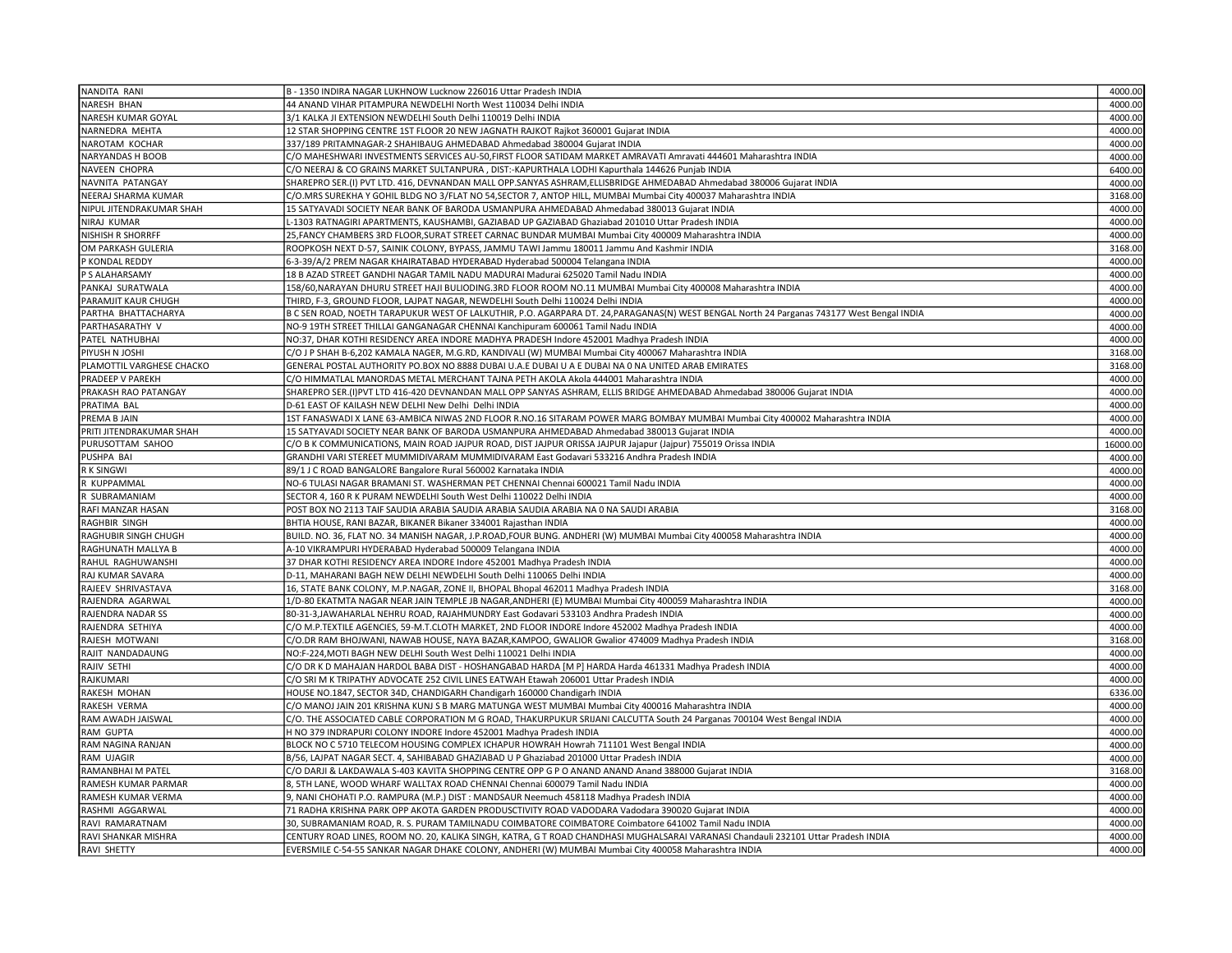| RAVIKUMAR R                          | 1029, V, BLOCK, RAJATINAGAR, BANGALORE Bangalore Rural 560010 Karnataka INDIA                                                          | 3168.00  |
|--------------------------------------|----------------------------------------------------------------------------------------------------------------------------------------|----------|
| RAVINDRANATH CHOUDARY CHENNUPATI     | S.N.C.STREET, DIST.GUNTUR (A.P.), NIDUBROLU Guntur 522124 Andhra Pradesh INDIA                                                         | 4000.00  |
| REKHA A JAIN                         | 1ST FABASWADI X LANE 63A AMBILA NIWAS 2ND FLOOE RNO 16 SITARAM POHA MARG MUMBAI Mumbai City 400002 Maharashtra INDIA                   | 4000.00  |
| RIFAT JAHAN                          | C/O MANSOOR ALI ADVOCATE 106 PAHARPUR AZAMGARH U P Azamgarh 276001 Uttar Pradesh INDIA                                                 | 4000.00  |
| RISHI RAM                            | C-733 VIKAS PURI NEWDELHI West Delhi 110018 Delhi INDIA                                                                                | 4000.00  |
| RUBIL JAIN                           | C/O.MANOJ JAIN 907, ARCADIA NARIMAN POINT. MUMBAI Raigad 400021 Maharashtra INDIA                                                      | 4000.00  |
| RUCHIT MEHTA                         | 7-KALYAN PATH NARAIN SINGH ROAD JAIPUR Jaipur 302004 Rajasthan INDIA                                                                   | 4000.00  |
| RUPA DASOT                           | 89/1 J C ROAD BANGALORE Bangalore Rural 560002 Karnataka INDIA                                                                         | 4000.00  |
| S K JAIN                             | 89/1 J C ROAD BANGALORE Bangalore Rural 560002 Karnataka INDIA                                                                         | 4000.00  |
| S NAGARATHNAMMA                      | NO 530 12TH MAIN 3RD CROSS BSK 1ST STREET IIND BLOCK BANGALORE Bangalore Rural 560050 Karnataka INDIA                                  | 4000.00  |
| S P SEEMAN                           | 25 C GOHALE HALL STREET SIVAGANGA P T T DISTRICT TAMILNADU Vellore 623560 Tamil Nadu INDIA                                             | 4000.00  |
| SVSUBBARAO VEMULA                    | 28-99, SRI RAMARAO STREET, DIST.W.G. (A.P.) TANUKU TANUKU West Godavari 534211 Andhra Pradesh INDIA                                    | 4000.00  |
| SAANJAY DAGLIYA                      | BLDG.NO.3,SHOP NO.22, GANESH MARKET SOCIETY, GANGADHAM CHOWK, MARKET YARD PUNE Pune 411037 Maharashtra INDIA                           | 4000.00  |
| SAIFEE JASDANWALA                    | BASHIR BAUG, OPP. NUTAN MILL SARASPUR AHMEDABAD Ahmedabad 380018 Gujarat INDIA                                                         | 4000.00  |
| SANDEEP KUMAR KEJRIWAL               | C/O SRI D P LOHIA P-11, CHITPUR SPUR CALCUTTA Kolkata 700007 West Bengal INDIA                                                         | 4000.00  |
| SANGEETA GUPTA                       | C/O NITESH JAIN 202 KRISHNA KUNJ S B MARG MATUNGA WEST MUMBAI Mumbai City 400016 Maharashtra INDIA                                     | 4000.00  |
| SANTOSH NAIR                         | 27 NEW ASHIYANA SOCIETY PO JIVRAJ PARK AHMEDABAD Ahmedabad 380051 Gujarat INDIA                                                        | 4000.00  |
| SAPNA JAIN                           | 1, SARASWATI BHAVAN WADI, GANJAWALA LANE, BORIVALI (W) MUMBAI Mumbai City 400092 Maharashtra INDIA                                     | 4000.00  |
| SAROJ KUMARVIRCHANDJI JAIN           | 13/314 SUBASH NAGAR GUJRAT HOUSING BOARD NEAR BOMBAY MARKET SURAT SURAT Surat 395010 Gujarat INDIA                                     | 4000.00  |
| SAROJINI SRIVASTAVA                  | L-1303 RATNAGIRI TOWER KAUSHAMBI GHAZIABAD Ghaziabad 201001 Uttar Pradesh INDIA                                                        | 4000.00  |
| SARTHAK DUBEY                        | C/O RAJENDRA JAIN 907 ARCADIA NARIMAN POINT MUMBAI Raigad 400021 Maharashtra INDIA                                                     | 4000.00  |
| SATVIR SINGH MINHAS                  | 167/1, OUTRAM LINE G T B NAGAR, NEWDELHI North West 110009 Delhi INDIA                                                                 | 4000.00  |
| SAVITABEN S PATEL                    | 13/70 VISHNUNAGAR SOCIETY, SARASPUR AHMEDABAD Ahmedabad 380018 Gujarat INDIA                                                           | 4000.00  |
| SBI CAPITALMARKET LTD                |                                                                                                                                        | 41600.00 |
| SHAHEDA SHAKIL SURVE                 | STOCK HOLDING CORPORATION OF INDIA LTD, 224 MITTAL COURT, B WING 2ND FLOOR, NARIMAN POINT, MUMBAI Mumbai City 400001 Maharashtra INDIA | 3168.00  |
|                                      | C/O.SHAKIL AHMED SURVE, P.O.BOX.300 ETISALAT SALES, ABU DHABI NA 0 NA UNITED ARAB EMIRATES                                             | 4000.00  |
| SHAILA J SHAH                        | 47 PREMRAS SOCIETY NEAR SABAR HOTEL KHANPUR AHMEDABAD Ahmedabad 380001 Gujarat INDIA                                                   | 4000.00  |
| SHAILESH A SOMANI                    | 41 HARISIDDH KRIPA SOCIETY OPP JAIN TEMPLE NARANPURA AHMEDABAD Ahmedabad 380013 Gujarat INDIA                                          |          |
| SHAMKANT GOPSLRAO DESHPANDE          | CHARTTERED ACCOUNTANT 157 SHANI PATH JALGAON Jalgaon 425001 Maharashtra INDIA                                                          | 4000.00  |
| SHANKUNTALA AGRAWAL                  | CII/29 TILAK LANE NEWDELHI Central Delhi 110001 Delhi INDIA                                                                            | 4000.00  |
| SHANTABAI NEEMA                      | 76-BADA SARAFA INDORE Indore 452002 Madhya Pradesh INDIA                                                                               | 4000.00  |
| SHANTI DEVI                          | HUKMICHAND JAGDISHCHAND MAL GODAM ROAD BARMER Barmer 344001 Rajasthan INDIA                                                            | 4000.00  |
| SHANTI DEVI JAIN                     | B-10 C TAJPUR ROAD DELHI South Delhi 110044 Delhi INDIA                                                                                | 4000.00  |
| SHANTI KUMAR MODI                    | 238, LOWER GROUND FLOOR KAILSH HOUSE EAST OF KAILSH NEWDELHI South Delhi 110065 Delhi INDIA                                            | 4000.00  |
| SHARMISTHA SHETH                     | A-004, DARSHAN APARTMENT, GR. FL. SHANKER LANE, KANDIVALI (W) MUMBAI Mumbai City 400067 Maharashtra INDIA                              | 3168.00  |
| SHIV DAYAL GAUR                      | POST & VILL-BIJOWA, VIA-RANI PALI Pali 306601 Rajasthan INDIA                                                                          | 4000.00  |
| SHMBHUDEB CHANDRA                    | 112, TYPE - IV NORTH WEST MOTI BAUGH NEWDELHI South West Delhi 110021 Delhi INDIA                                                      | 4000.00  |
| SHOBHA DAVE                          | E/5 ALOK APTS. NR. H L COMMERCE COLLEGE NAVRANGPURA AHMEDABAD Ahmedabad 380009 Gujarat INDIA                                           | 4000.00  |
| SHRIMANI JAIN                        | C/O.MANOJ JAIN 907, ARCADIA NARIMAN POINT. MUMBAI Raigad 400021 Maharashtra INDIA                                                      | 4000.00  |
| SHRINATH VYAS                        | C/O MANOJ JAIN 201 KRISHNA JAIN S B MARG MATUNGA WEST MUMBAI Mumbai City 400016 Maharashtra INDIA                                      | 4000.00  |
| SHRIWASTAWA DEEPAK                   | C\O MADHYA PRADESH TEXTILE AGENCIES 59, M.T CLOTH MARKET IIND FLOOR INDORE Indore 452002 Madhya Pradesh INDIA                          | 4000.00  |
| SMITA PADHEE                         | SF-1 VISWAKALA APARTMENT, DOCTORS COLONY, PEDAWALTAIR, VISAKHAPATNAM Vishakhapatnam 530017 Andhra Pradesh INDIA                        | 4000.00  |
| SNEHAL PATEL                         | OFFICE 9A,2ND FLOOR, OLD INSURANCE BLDG, 65, M.G. ROAD FOUNTAIN, MUMBAI Mumbai City 400001 Maharashtra INDIA                           | 4000.00  |
| SNEHLATA M PAREKH                    | 23 SADSHIV LANE , KHADILKAR ROAD, VORA BUILDING,4TH FLOOR, RNO 14, MUMBAI Mumbai City 400004 Maharashtra INDIA                         | 4000.00  |
| SOUTHERN INDIADEPOSITORYSERVICES LTD | CENTURY CENTRE, GROUND FLOOR 39, TTK ROAD, ALWARPET, CHENNAI Chennai 600018 Tamil Nadu INDIA                                           | 3600.00  |
| SOVINA SOOD                          | C/O ANIL ARORA 3502 / CHANDIGARH CHANDIGARH Chandigarh 160000 Chandigarh INDIA                                                         | 3168.00  |
| SRIRAM KAINKARYAM                    | 1, HEMLOCK ROAD, HOWELL, NEW JERSEY-07731 U.S.A. U S A NA 0 NA UNITED STATES OF AMERICA                                                | 3168.00  |
| SRISESHA RATNAM T                    | SRIRAM DIST.W.G. (A.P.) VELPUR West Godavari 534222 Andhra Pradesh INDIA                                                               | 4000.00  |
| SUBBA RAO MASABATHULA                | 115, T T D EMPLOYEES COLONY M R PALLE TIRUPATI TIRUPATI Chittoor 517502 Andhra Pradesh INDIA                                           | 4000.00  |
| SUBHA MENON                          | FLAT NO. 14, MANASI APARTMENT KARNIK ROAD, KALYAN (W) KALYAN W Thane 421301 Maharashtra INDIA                                          | 4000.00  |
| SUBHATRA NARAYANAN NADAR             | 69/6 JAYDFEEP, GARODIA NAGAR, GHATKOPAR (E) MUMBAI Mumbai City 400077 Maharashtra INDIA                                                | 3168.00  |
| SUBRAHMANYA BHAT                     | READER IN KANNAP MANGALORE UNIVERSITY MANGALAGANGOTRI MANGALORE Dakshina Kannada 574199 Karnataka INDIA                                | 4000.00  |
| SUDARSHAN K GADIA                    | NO 87 1ST FLOOR CHOWDESHWARI TEMPLE STREET BANGALORE Bangalore Rural 560002 Karnataka INDIA                                            | 4000.00  |
| SUDESH PAL ARORA                     | 898 HOUSING BOARD COLONY AMBALA CANTT Ambala 133001 Haryana INDIA                                                                      | 4000.00  |
| SUDESH SOOD                          | GROUND FLOOR 104\P KARAYA ROAD CALCUTTA Kolkata 700017 West Bengal INDIA                                                               | 4000.00  |
| SUDHA CHOTIA                         | III/2 BISAL PUR COLONY RAJMAHAL VIA DEOLI TONK TONK Tonk 304001 Rajasthan INDIA                                                        | 4000.00  |
| SUDHA SHARMA                         | C/O MR. J P SHARMA E-2/43 ARERA COLONY BHOPAL Bhopal 462016 Madhya Pradesh INDIA                                                       | 4000.00  |
| SUDHAKAR NAMDEORAO KADAM             | SNEHAL AARTI APARTMENT BHIKAMCHAND JAIN NAGAR PIMPRALA ROA JALGAON Jalgaon 425001 Maharashtra INDIA                                    | 4000.00  |
| SUDHAKAR SHINDE                      | C/O NATIONAL INSURANCE CO, FIRDOSH CHAMBERS, WARDHA ROAD, NAGPUR Nagpur 440012 Maharashtra INDIA                                       | 4000.00  |
| <b>SULABHA KANTI PATEL</b>           | C/O DARJI & LAKDAWALA S-403 KAVITA SHOPPING CENTRE OPP G P O ANAND ANAND Anand 388000 Gujarat INDIA                                    | 3168.00  |